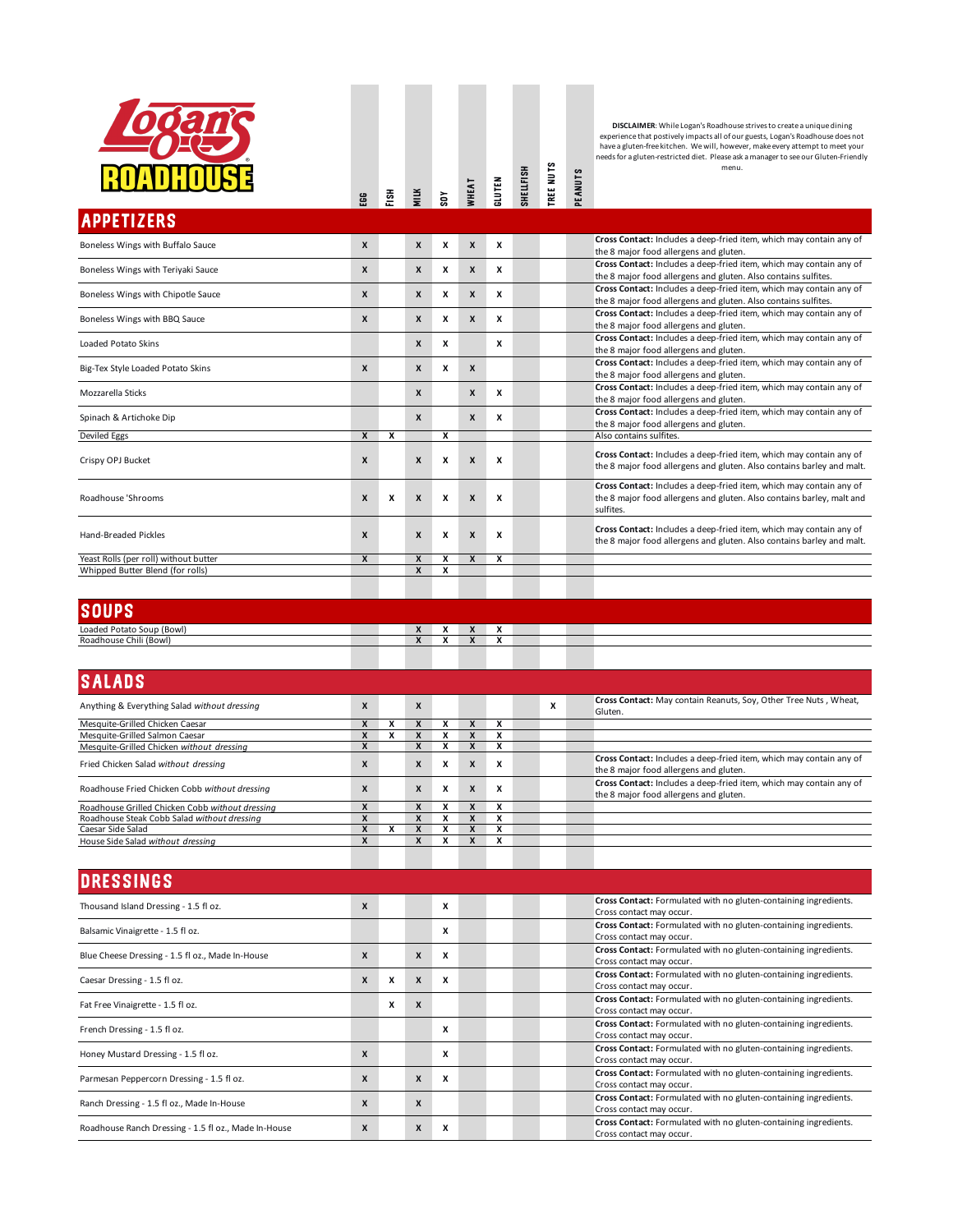| RIBS & CHOPS NO SIDE INCLUDED UNLESS NOTED    |  |   |   |  |  |                                                                                                        |
|-----------------------------------------------|--|---|---|--|--|--------------------------------------------------------------------------------------------------------|
| Fall-off-the-Bone Ribs - Full Rack            |  |   | x |  |  | Cross Contact: BBQ basting brushes, which may contain any of the 8<br>major food allergens and gluten. |
| Fall-off-the-Bone Ribs - Half Rack            |  |   | X |  |  | Cross Contact: BBQ basting brushes, which may contain any of the 8<br>major food allergens and gluten. |
| Mesquite Grilled Pork Chops w/Cinnamon Apples |  | x |   |  |  |                                                                                                        |
|                                               |  |   |   |  |  |                                                                                                        |

| <b>CHICKEN &amp; SEAFOOD</b> NO SIDE INCLUDED UNLESS NOTED             |                  |   |                  |   |              |   |                  |                                                                                                               |  |  |  |  |  |
|------------------------------------------------------------------------|------------------|---|------------------|---|--------------|---|------------------|---------------------------------------------------------------------------------------------------------------|--|--|--|--|--|
| Twisted Chicken Tenders w/Honey Mustard                                | X                |   | $\mathsf{x}$     | x | $\mathsf{x}$ | x |                  | Cross Contact: Includes a deep-fried item, which may contain any of<br>the 8 major food allergens and gluten. |  |  |  |  |  |
| Country Style Buttermilk Chicken with White Gravy                      | X                |   | X                | X | X            | x |                  | Cross Contact: Includes a deep-fried item, which may contain any of<br>the 8 major food allergens and gluten. |  |  |  |  |  |
| Logan's Wood-Grilled Chicken on a bed of Roadhouse Rice                | $\mathbf{x}$     |   | X                | X | X            | x |                  | Cross Contact: Dressing formulated with no gluten-containing<br>ingredients. Cross contact may occur.         |  |  |  |  |  |
| Teriyaki-Glazed Chicken on a bed of Roadhouse Rice w/Pineapple<br>Ring | X                |   | X                | x | X            | x |                  |                                                                                                               |  |  |  |  |  |
| Coastal Carolina Fried Shrimp w/Cocktail Sauce                         |                  |   | X                | x | X            | x | X                | Cross Contact: Includes a deep-fried item, which may contain any of<br>the 8 major food allergens and gluten. |  |  |  |  |  |
| Coastal Carolina Wood-Grilled Shrimp on a bed of Roadhouse Rice        |                  |   |                  |   |              |   | X                |                                                                                                               |  |  |  |  |  |
| Mesquite Wood-Grilled Salmon on a bed of Roadhouse Rice w/Dill Sauce   |                  |   |                  |   |              |   |                  |                                                                                                               |  |  |  |  |  |
| Southern Fried Fish w/Tartar Sauce                                     | X                | x | $\mathsf{x}$     | X | $\mathsf{x}$ | x |                  | Cross Contact: Includes a deep-fried item, which may contain any of<br>the 8 major food allergens and gluten. |  |  |  |  |  |
| Crispy Crab Cakes                                                      | X                | X |                  | x | X            | x | X                | Cross Contact: Includes a deep-fried item, which may contain any of<br>the 8 major food allergens and gluten. |  |  |  |  |  |
| Surf and Turf Trio - 6 oz. Sirloin                                     | X                | x | $\boldsymbol{x}$ | X | X            | x | X                | Cross Contact: Includes a deep-fried item, which may contain any of<br>the 8 major food allergens and gluten. |  |  |  |  |  |
| Surf and Turf Trio - 8 oz. Filet                                       | $\boldsymbol{x}$ | x | $\mathbf{x}$     | x | $\mathbf{x}$ | x | $\boldsymbol{x}$ | Cross Contact: Includes a deep-fried item, which may contain any of<br>the 8 major food allergens and gluten. |  |  |  |  |  |
| Shrimp Stacked Salmon (1 serving)                                      |                  | x | $\mathbf{x}$     | x | X            |   | X                |                                                                                                               |  |  |  |  |  |
|                                                                        |                  |   |                  |   |              |   |                  |                                                                                                               |  |  |  |  |  |

## steak toppers

| Sautéed Mushrooms          |                                      |                                          | $\ddot{\phantom{1}}$<br>$\mathbf{v}$ | $\bullet$<br>$\mathbf{v}$ | $\ddot{\phantom{0}}$<br>$\mathbf{v}$ |  |  |
|----------------------------|--------------------------------------|------------------------------------------|--------------------------------------|---------------------------|--------------------------------------|--|--|
| Blue Cheese Butter & Bacon |                                      | $\mathbf{v}$                             | $\ddot{\phantom{1}}$<br>$\mathbf{v}$ |                           |                                      |  |  |
| <b>Bourbon Butter</b>      | $\ddot{\phantom{0}}$<br>$\mathbf{r}$ | $\overline{\phantom{a}}$<br>$\mathbf{r}$ | $\ddot{\phantom{0}}$<br>$\mathbf{v}$ |                           |                                      |  |  |
|                            |                                      |                                          |                                      |                           |                                      |  |  |
|                            |                                      |                                          |                                      |                           |                                      |  |  |

| <b>STEAKS &amp; BEEF</b> NO SIDE INCLUDED UNLESS NOTED |   |                  |   |              |   |  |                                                                                                               |
|--------------------------------------------------------|---|------------------|---|--------------|---|--|---------------------------------------------------------------------------------------------------------------|
| Filet Mignon - 8 oz.                                   |   |                  |   |              |   |  |                                                                                                               |
| New York Strip - 12 oz.                                |   |                  |   |              |   |  |                                                                                                               |
| Porterhouse - 22 oz.                                   |   |                  |   |              |   |  |                                                                                                               |
| Ribeye - 12 oz.                                        |   |                  | л |              |   |  |                                                                                                               |
| Ribeye - 16 oz.                                        |   |                  |   |              |   |  |                                                                                                               |
| Top Sirloin - 6 oz.                                    |   |                  |   |              |   |  |                                                                                                               |
| The Logan 12 oz. Sirloin                               |   |                  |   |              |   |  |                                                                                                               |
| Smothered Chopped Steak on bed of Mashed Potatoes      |   | x                |   | X            |   |  |                                                                                                               |
| Country Fried Steak w/White Gravy                      |   | $\boldsymbol{x}$ | X | $\mathbf{x}$ | X |  | Cross Contact: Includes a deep-fried item, which may contain any of<br>the 8 major food allergens and gluten. |
| <b>Grilled Meatloaf</b>                                | X |                  |   |              |   |  |                                                                                                               |
| Maui Steak Skewers                                     |   |                  |   |              |   |  | Also contains sulfites.                                                                                       |
|                                                        |   |                  |   |              |   |  |                                                                                                               |

|                                                        |                  |   |                  | <b>BURGERS &amp; SANDWICHES</b> NO SIDES INCLUDED UNLESS NOTED |              |   |   |                                                                                                               |
|--------------------------------------------------------|------------------|---|------------------|----------------------------------------------------------------|--------------|---|---|---------------------------------------------------------------------------------------------------------------|
| All American Cheeseburger no cheese                    |                  |   |                  |                                                                |              |   |   |                                                                                                               |
| All American Cheeseburger w/American Cheese            |                  |   |                  |                                                                |              |   |   |                                                                                                               |
| Fried Cheese & Bacon Burger                            | X                |   | X                | x                                                              | $\mathbf{x}$ | X |   | Cross Contact: Includes a deep-fried item, which may contain any of<br>the 8 major food allergens and gluten. |
| Roadhouse Deluxe Burger                                |                  |   |                  |                                                                |              |   |   |                                                                                                               |
| Original Roadies <sup>®</sup>                          |                  |   |                  |                                                                |              |   |   |                                                                                                               |
| Peppercorn Bacon Chicken Sandwich                      | X                |   | X                |                                                                | X            | X |   | Cross Contact: Dressing formulated with no gluten-containing<br>ingredients. Cross contact may occur.         |
| Pile High French Dip Au Jus & Creamy Horseradish Sauce |                  |   |                  |                                                                |              |   |   |                                                                                                               |
| Bayside Burger (1 serving)                             | $\boldsymbol{x}$ | x | $\boldsymbol{x}$ |                                                                | $\mathbf{x}$ | X | X | Cross Contact: Includes a deep-fried item, which may contain any of<br>the 8 major food allergens and gluten. |
| Bayside Chicken Sandwich (1 serving)                   |                  |   |                  |                                                                |              |   |   |                                                                                                               |

| <b>AMERICAN ROADHOUSE MEALS</b> NO SIDE INCLUDED UNLESS NOTED |              |  |              |                                        |                  |   |                  |                                                                                                               |  |  |  |  |  |  |
|---------------------------------------------------------------|--------------|--|--------------|----------------------------------------|------------------|---|------------------|---------------------------------------------------------------------------------------------------------------|--|--|--|--|--|--|
| Bayou Popcorn Shrimp w/Cocktail Sauce                         |              |  | X            | $\lambda$<br>$\boldsymbol{\mathsf{A}}$ | $\mathbf{x}$     | x | $\boldsymbol{x}$ | Cross Contact: Includes a deep-fried item, which may contain any of<br>the 8 major food allergens and gluten. |  |  |  |  |  |  |
| Twisted Chicken Tenders w/Honey Mustard                       | $\mathbf{A}$ |  | $\mathbf{x}$ | $\lambda$                              | $\boldsymbol{x}$ | x |                  | Cross Contact: Includes a deep-fried item, which may contain any of<br>the 8 major food allergens and gluten. |  |  |  |  |  |  |
| BBQ Grilled Pork Chop                                         |              |  | X            | $\lambda$                              | X                | x |                  | Cross Contact: Dressing formulated with no gluten-containing<br>ingredients. Cross contact may occur.         |  |  |  |  |  |  |
| Sirloin - 6 oz.                                               |              |  | <b>x</b>     |                                        |                  |   |                  |                                                                                                               |  |  |  |  |  |  |
| Smothered Chopped Steak on a bed of Mashed Potatoes           |              |  |              |                                        |                  |   |                  |                                                                                                               |  |  |  |  |  |  |
| Grilled Meatloaf on a bed of Mashed Potatoes                  |              |  |              |                                        |                  |   |                  |                                                                                                               |  |  |  |  |  |  |
| Steak Tips                                                    |              |  |              |                                        |                  |   |                  |                                                                                                               |  |  |  |  |  |  |
| Smothered Steak Tips                                          |              |  |              |                                        |                  |   |                  |                                                                                                               |  |  |  |  |  |  |